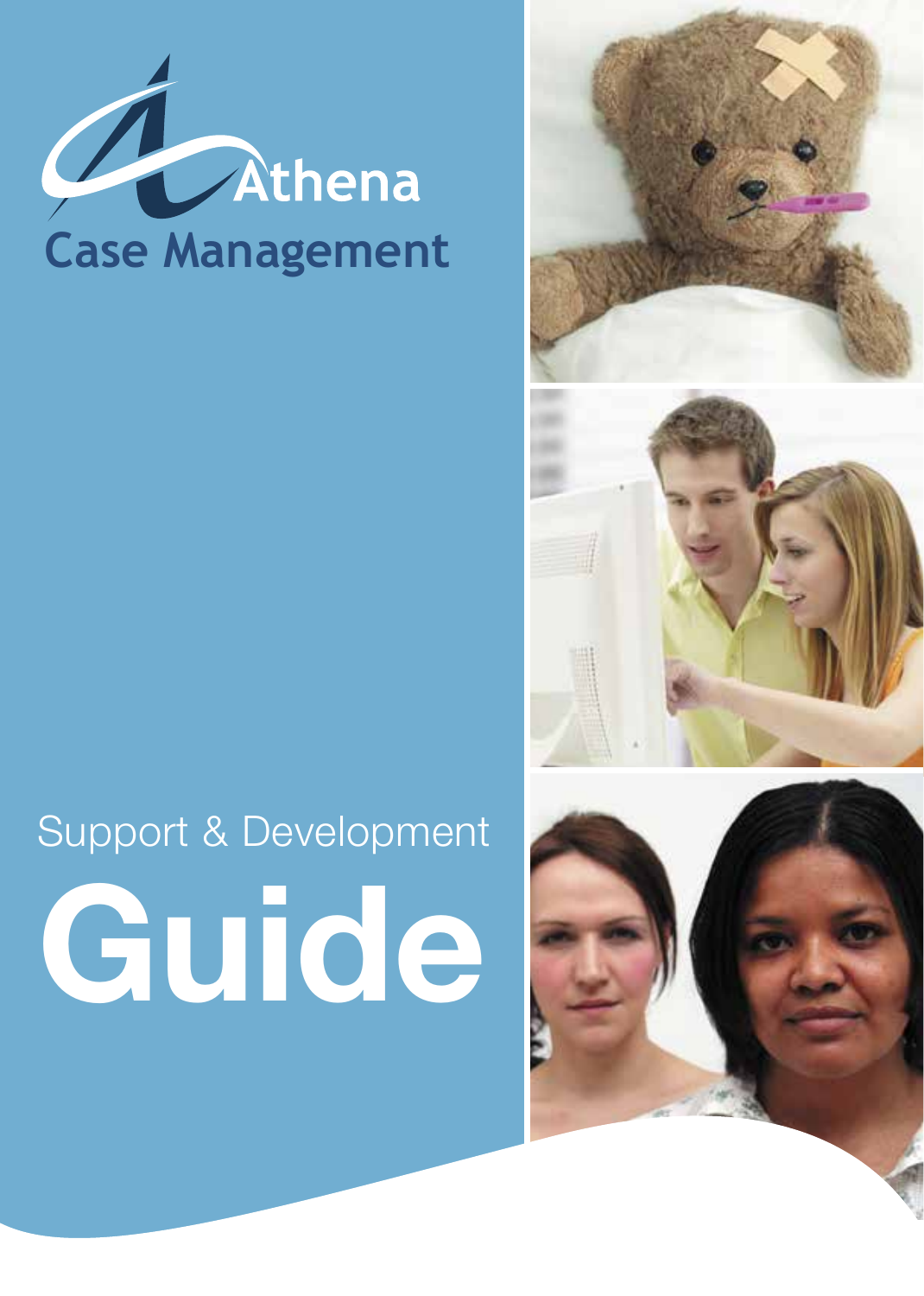

**Thank you for choosing Athena Case Management & Support Services. We hope that you will have a positive relationship with us; our aim is to develop a partnership based upon competency, trust and transparency. Please do not hesitate to ask if there is any further information you require.**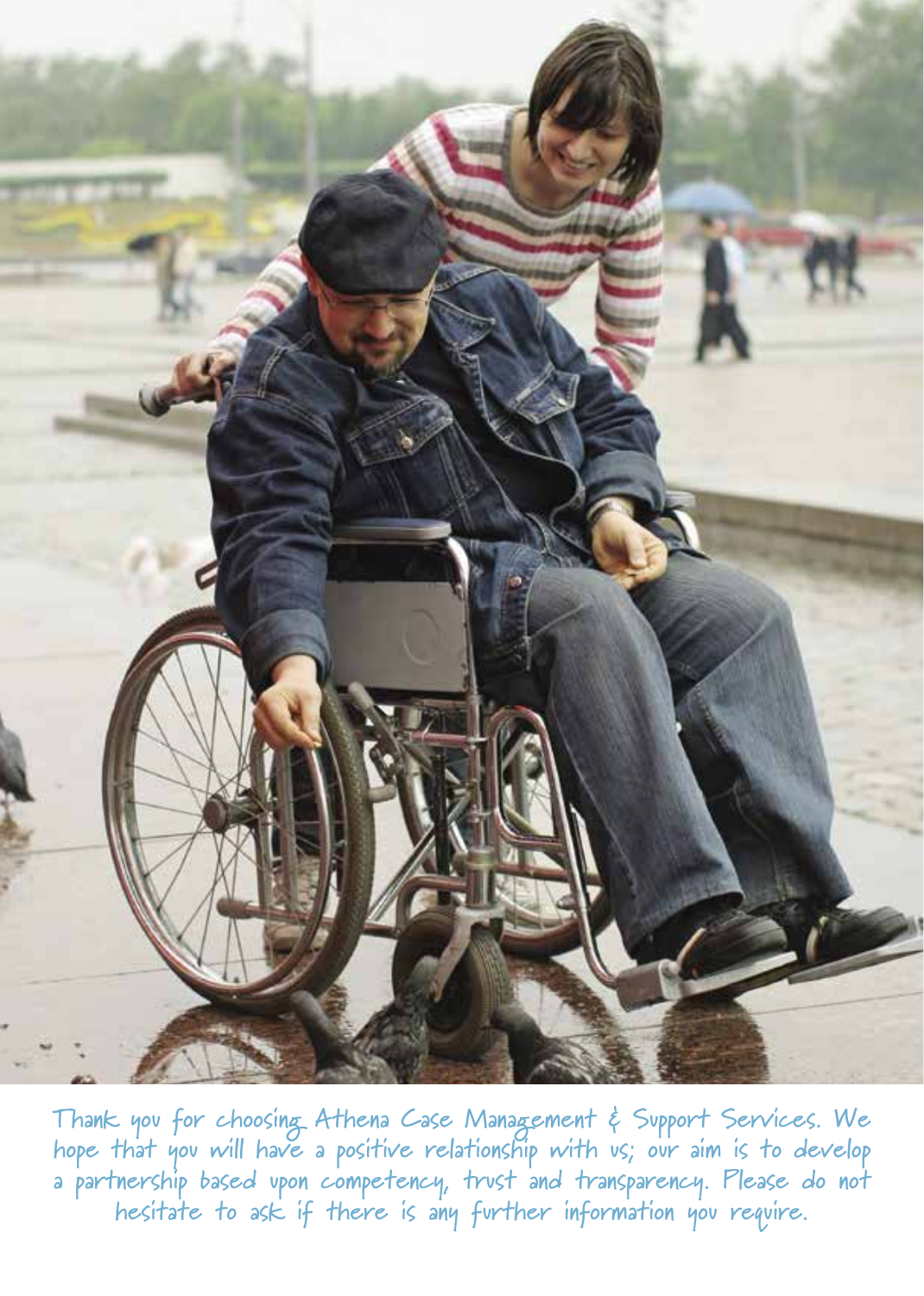## Index

#### Part 1: Athena Case Management

- Athena Case Management
- Initial Needs Assessment (INA)
- What Does An Athena Case Manager Do?
- What Makes Athena Case Management Different?
- Brain Injury / Spinal Injury Support

#### Part 2: About Athena Case Management & Support **Services**

- Our Philosophy
- Aims & Objectives
- Our Range of Case Management & Support Services
- Rehabilitation / Re-ablement Services
- Maintaining the Standards

#### Part 3: The Case Management Team

#### Part 4: Our Terms Of Business

• Terms of Business / Insurance

Part 5: What Our Service Users Say About Us / Case Studies

#### Contact Us / Map

7 Braunstone Avenue, Leicester LE3 0JF 0116 233 9356 / 07802 262 828

I need Case Management & support that works with my lifestyle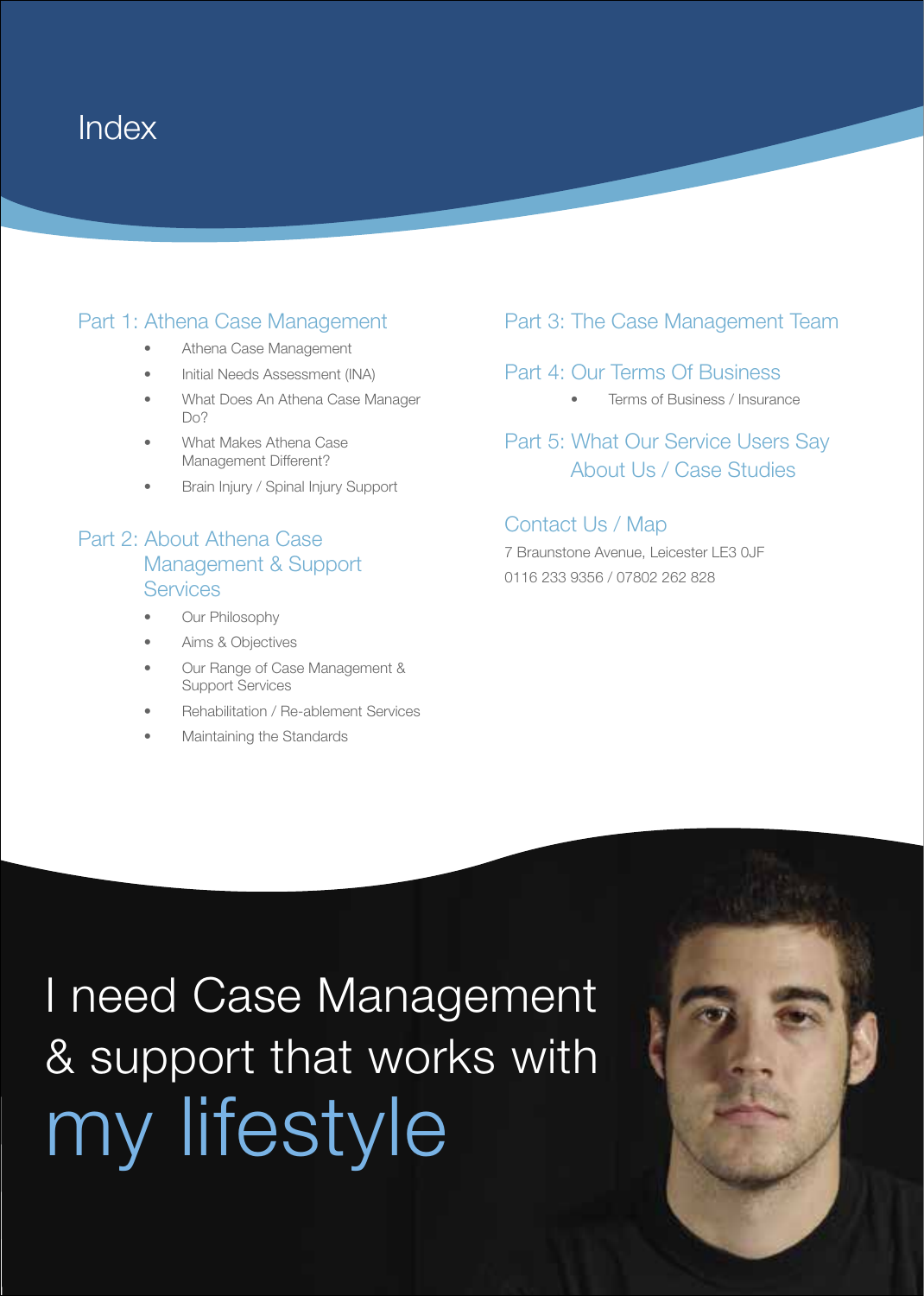## **PART 1** Case Management Explained

#### **ATHENA CASE MANAGEMENT?**

We are an established Case Management company providing Case Management services to both adults & children since 2001.

We have a team of skilled and experienced Case Managers from a variety of health care and social work backgrounds who can provide services throughout the whole of the UK.

#### **INITIAL NEEDS ASSESSMENT (INA)**

When we receive new instructions from the deputy, solicitor, family or fund holder, our nominated Case Manager will make contact with the client and family to arrange an initial assessment meeting. This is normally held in the client's own home, and will include a detailed discussion on all the key issues and requirements that may need to be addressed by a Case Manager. Initial needs assessments normally incur a travel & mileage cost only unless agreed otherwise.

Following the initial assessment we will normally complete a detailed report with a summary of our recommendations and associated costs. This will be sent to the Deputy, solicitor, client and, where agreed, their family member.

Once we have written confirmation that all parties are in agreement to Athena commencing Case

Management services, the nominated Case Manager to start work on the recommendations which may include:

- Pre and post settlement Case Management.
- Developing a bespoke care and support package.
- Recruiting, training and supervising a team of Support Workers.
- Commissioning and managing agreed rehabilitation programmes.
- Resourcing a range of therapies from our in house therapy experts.
- Assisting with placements and transitional living.
- Enabling a return to work.
- Managing a single aspect of service such as payroll to providing full case management.
- Finding and organising holidays and leisure activities.
- Advising on housing and home adaptations.
- Sourcing specialist equipment.
- Advising on vehicles.
- Advocating on behalf of the client when required.

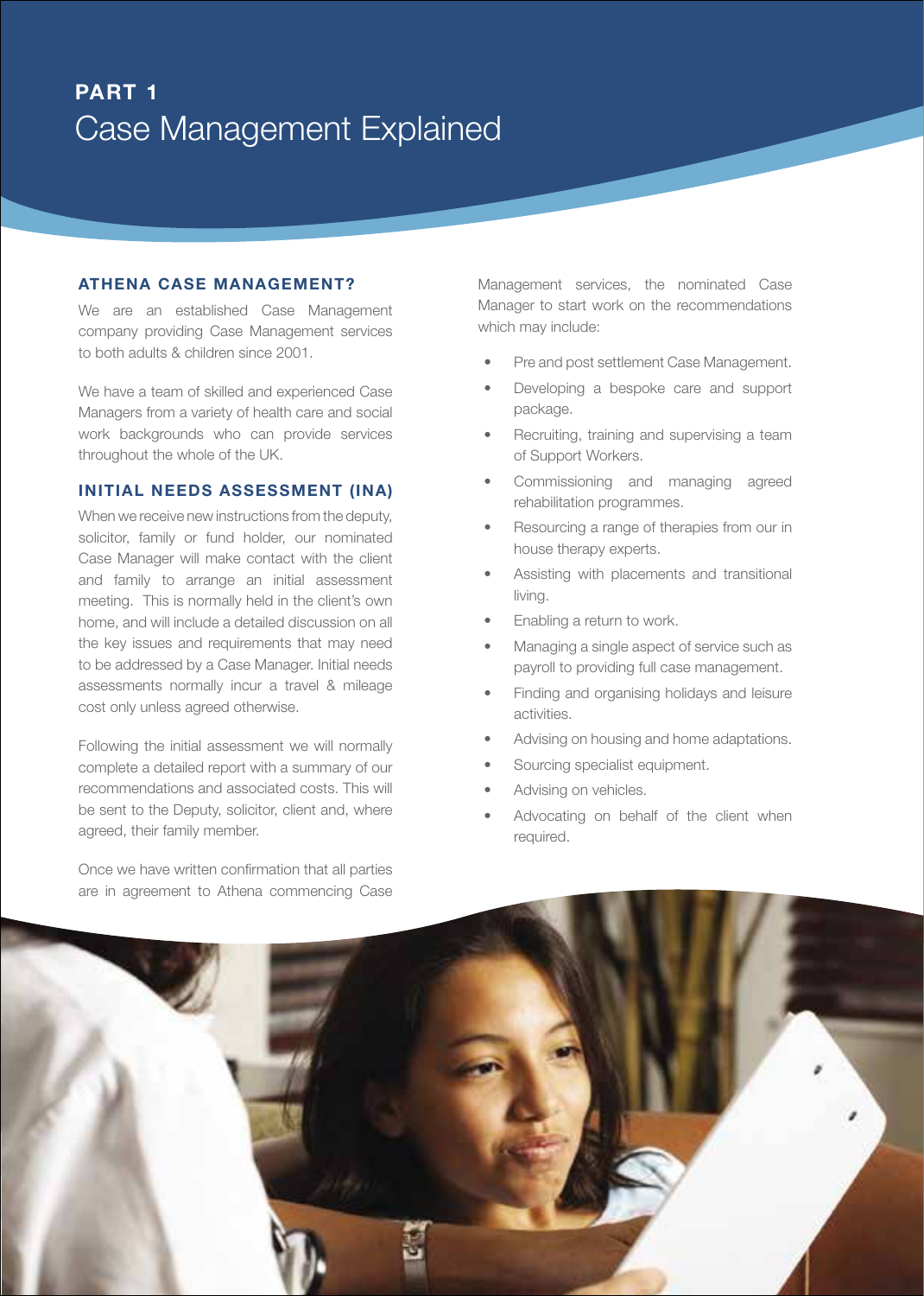#### **WHAT DOES AN ATHENA CASE MANAGER DO?**

An Athena Case Manager co-ordinates all of the above services from developing a re-ablement programme to supporting a client to manage their own staff we are there to support the client with all aspects of employment law.

As an example our Case Manager in a pre settlement role may be involved in writing reports for the courts, and liaising with physiotherapists and other health care professionals providing a tailor made service that is continually reviewed to enable the client to live independently.

A post settlement role may include the setting up a support package and monitoring & supervising of staff, Athena can also provide various on site specialist training for delegated health task via our resident RGN trainer.

## What Makes Athena Case Management Different?

We provide our services tailored to the individual's needs & wishes, the client or POA can select which aspects of Case Management is required.

#### **BRAIN INJURY / SPINAL INJURY SUPPORT**

Brain injury & spinal cord injury are devastating events that have lifelong implications for the injured individual and their family. Our Case Managers appointed to work with newly injured people are aware not only of their complex health needs, but also their social and physical requirements in order to ensure that their client can return to a fulfilling life following injury.

Athena Case Management specialises in supporting people with complex injuries at home, throughout the United Kingdom. Our aim is simple to enable people to regain control of their lives following a major healthcare event. This is achieved by focusing on the specific complex conditions we support and through providing professional, knowledgeable and responsive support.

*We support national charities such as the Spinal Injuries Association, Child Brain Injury Trust & Headway.*

## **1 IN 10 PEOPLE** WILL KNOW SOMEONE WHO WILL SUFFER **A BRAIN INJURY THIS YEAR.** It can happen to anyone.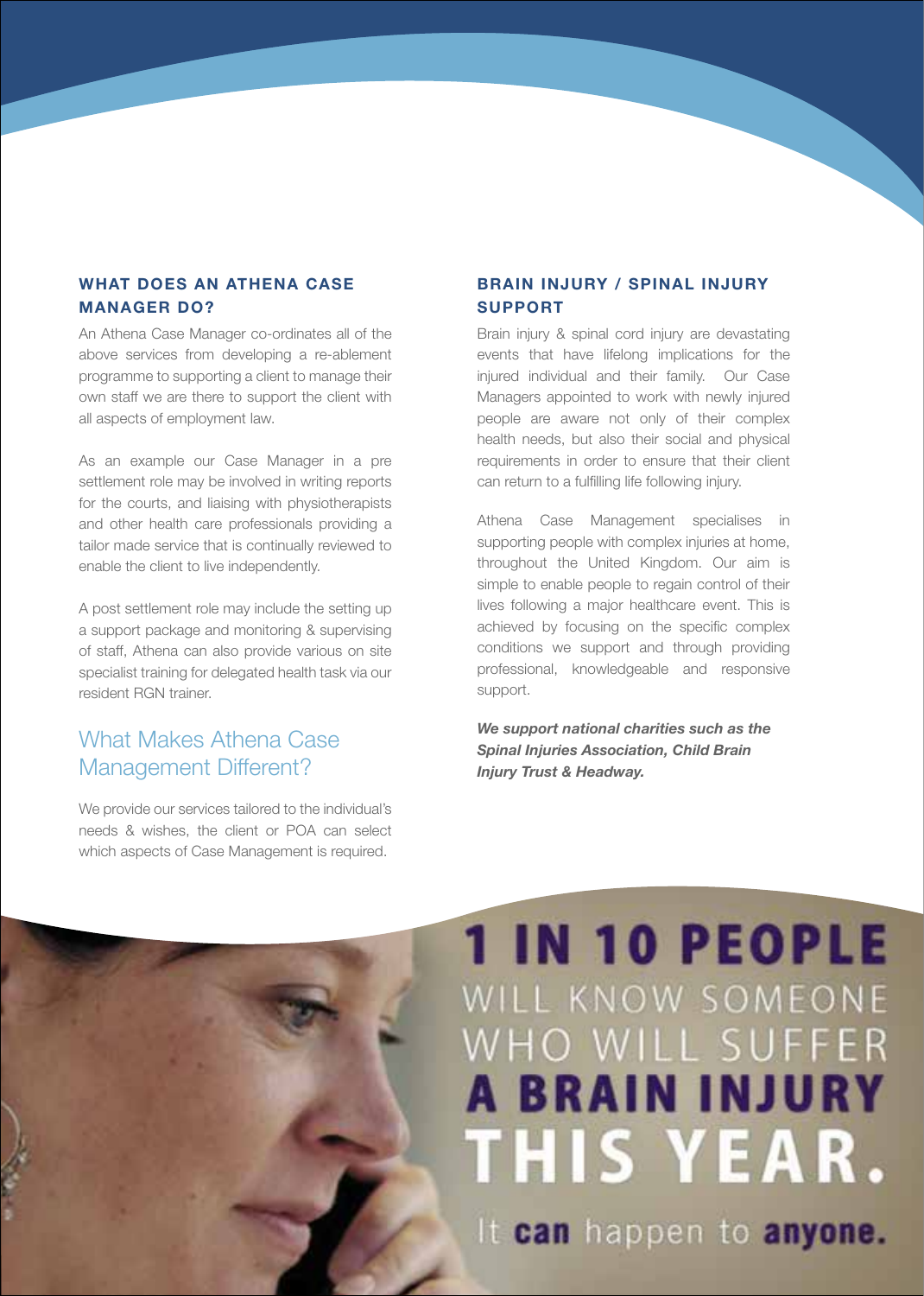## **PART 2** Our Philosophy, Aims & Objectives

Our Philosophy is to work in partnership with commissioners and clients to ensure the highest standards of Case Management; we strive to secure the best outcomes at all times.

#### Our Aims and Objectives

#### **QUALITY SERVICES**

Quality is the first aim of the organisation to achieve client satisfaction. The quality of our services and training programmes remains our highest priority.

#### **CLIENTS**

Service users are the central focus of everything we do. Our work with our service users is to support and promote independence safely in their chosen activities, ensuring the very best outcomes at all times.

#### **CONTINUOUS IMPROVEMENT & SECURING THE BEST OUTCOMES**

Continuous improvement is essential to our success. We strive for excellence in everything we do. We constantly look forward to what we will do, as well as building on the successful base we already have to promote and secure the very best outcomes.

#### **INTEGRITY**

Integrity is never compromised. The conduct of the management team and employees are pursued in a manner that is socially responsible and commands respect for its integrity.

## Our Range of Case Management & Support Services

Case Management services can be provided alongside our CQC rated 'excellent' social care; we provide support with health care tasks such as PEG feeding & bowel care to our clients who experience complex conditions such as:

- Brain injury
- Spinal injury (that also includes Autonomic Dysreflexia)

Also complex neurological conditions such as:

- Progressive Supranuclear Palsy
- Multiple System Atrophy
- **Fredericks Ataxia**
- Guillain Barre

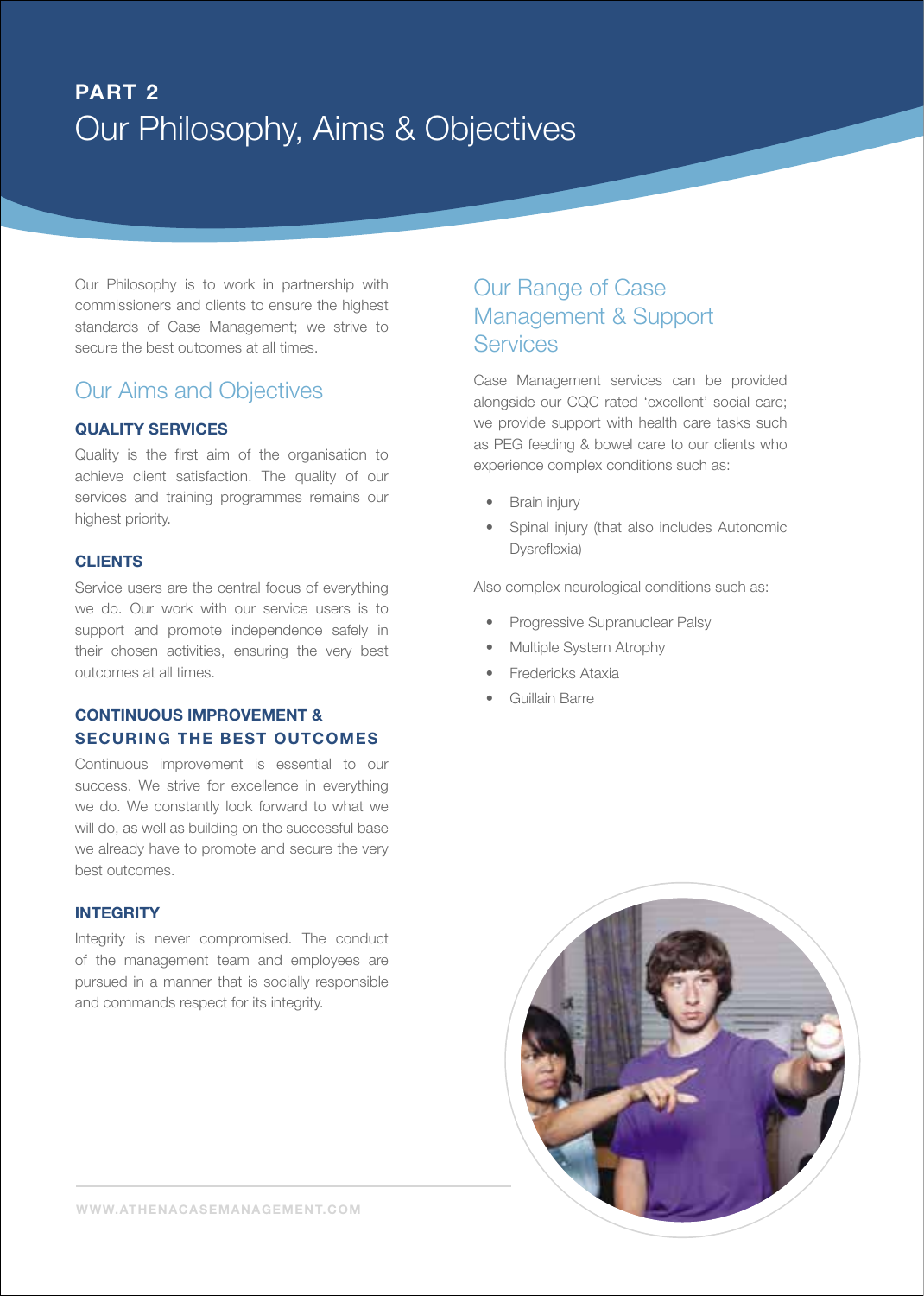## Rehabilitation / Re-ablement **Services**

We have an extensive list of associates from whom the following services can be commissioned:

- Physiotherapy
- Occupational Therapy
- Clinical Psychology
- Speech & Language Therapy

Re-ablement Services have been developed for individuals with poor physical or mental health to help them accommodate their illness by learning or re-learning the skills necessary for daily living.

## Maintaining the Standards

#### **QUALITY MANAGEMENT SYSTEM**

Athena Case Management services are delivered on the foundations of our Quality Management System which places the client at the very centre of all we do. We define 'quality' as meeting the needs and wishes of our clients. We regularly monitor the quality of work we provide through face to face review visits and spot checks to obtain feedback.

Our clients also provide feedback through an annual Client Satisfaction Survey. Feedback is discussed at Athena management meetings where outcomes are agreed and improvements are made to the Quality Management System. The Registered Manager conducts internal audits every six months to check the Quality Management System is operating in line with the organisation objectives.

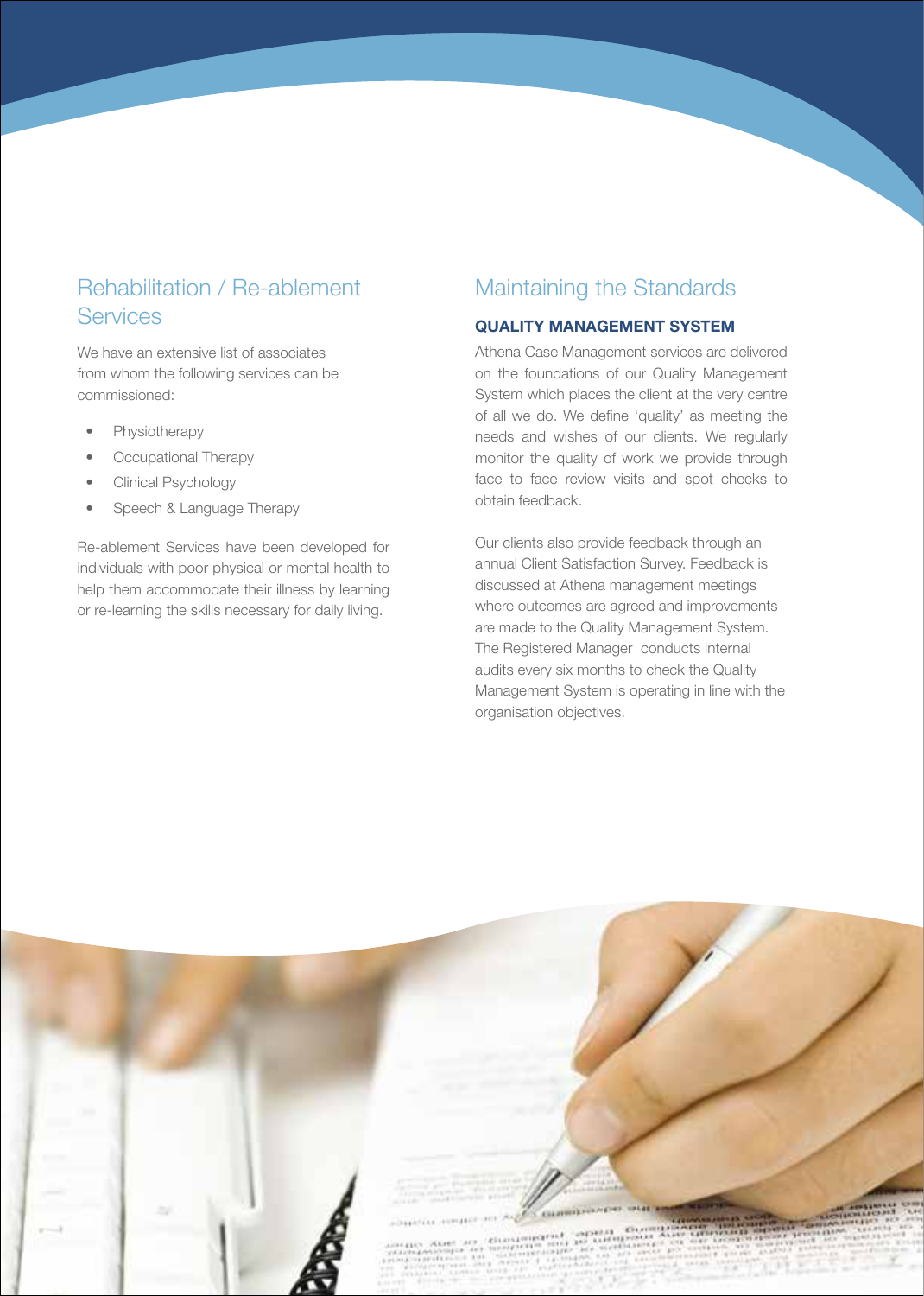## **PART 3** Our Team

## Stella Baxter

#### **UK WIDE C.S.S /BA HONS /RMA AWARD MCMI**

Stella has case managed several thousand hours of complex Case Management services spanning over 26yrs. Stella previously held the Operations Manager post for BUPA Care Services Leeds Primrose Care and Goldsborough Homecare with operational responsibility for several hundred staff based throughout the Midlands.

Stella also provides consultancy services for number of social care providers

## Sam Jones

#### **CASE MANAGER MIDLANDS REGION**

Sam holds a Dip Welfare and has extensive case management experience built over 12 years. Fully conversant with the legislative framework for health and social care provision. Senior Management posts for Housing 21, Solihull Metropolitan Borough Council, Newham General Hospital, Thames & Chiltern Trust. Sam manages complex caseloads for number of clients in the East of England.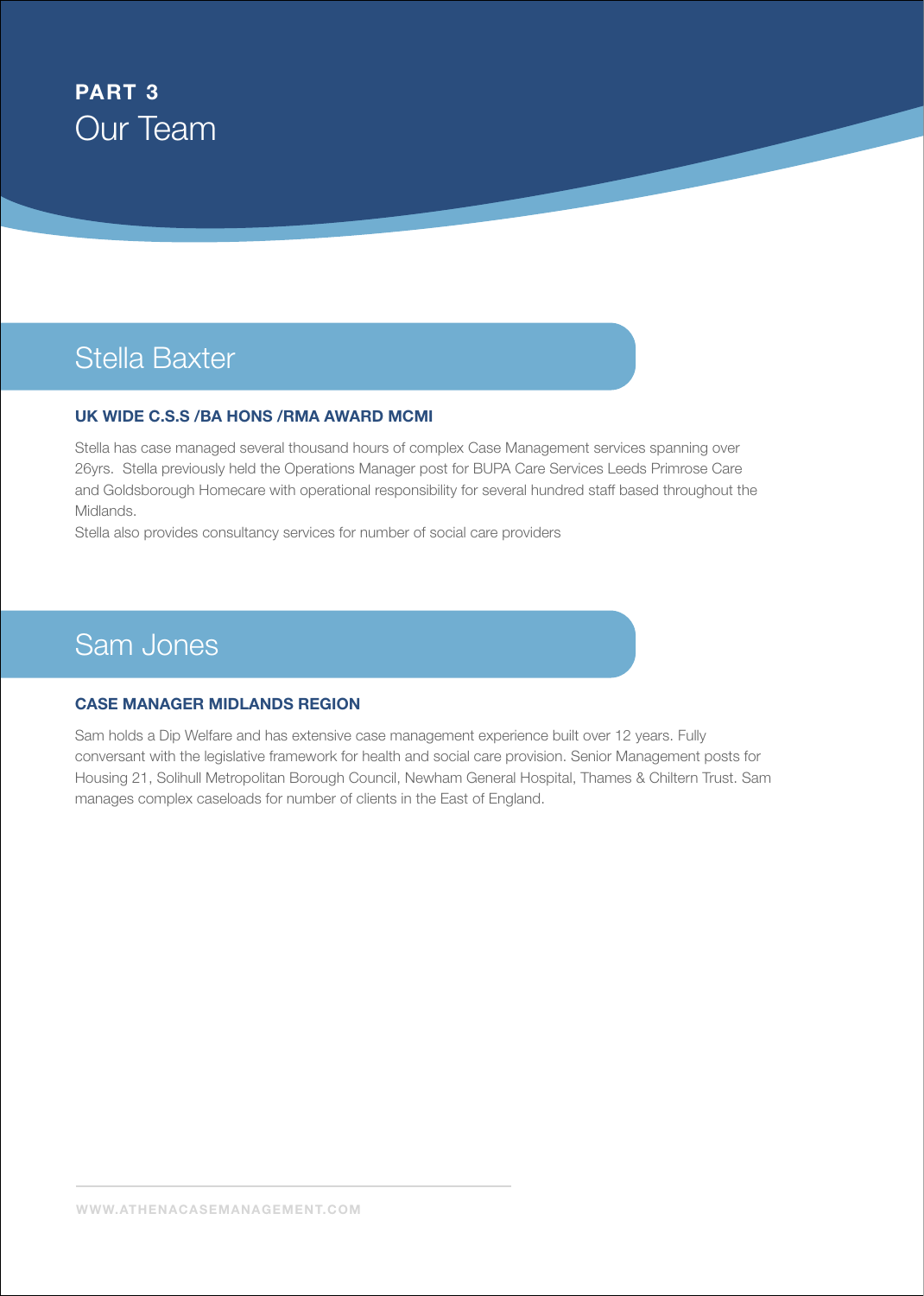## Rebecca Cash - Case Manager UK Wide

#### **UK WIDE**

A focused Case Manager with of 13 years experience of Health & Social Care and Case Management. A proven track record of Case Managing complex client's conditions & supporting staff. Adaptable and selfmotivated Rebecca enjoys developing and implementing opportunities and change that change people's lives.

## Deb Rogers

#### **UK WIDE**

Deb offers a wide range of skills and experience supporting clients with a visual impairment and metal health needs. Deb is a focused Case Manager with 23 years experience working in partnership with various health care professionals.

Case Managers full CV's are available on application

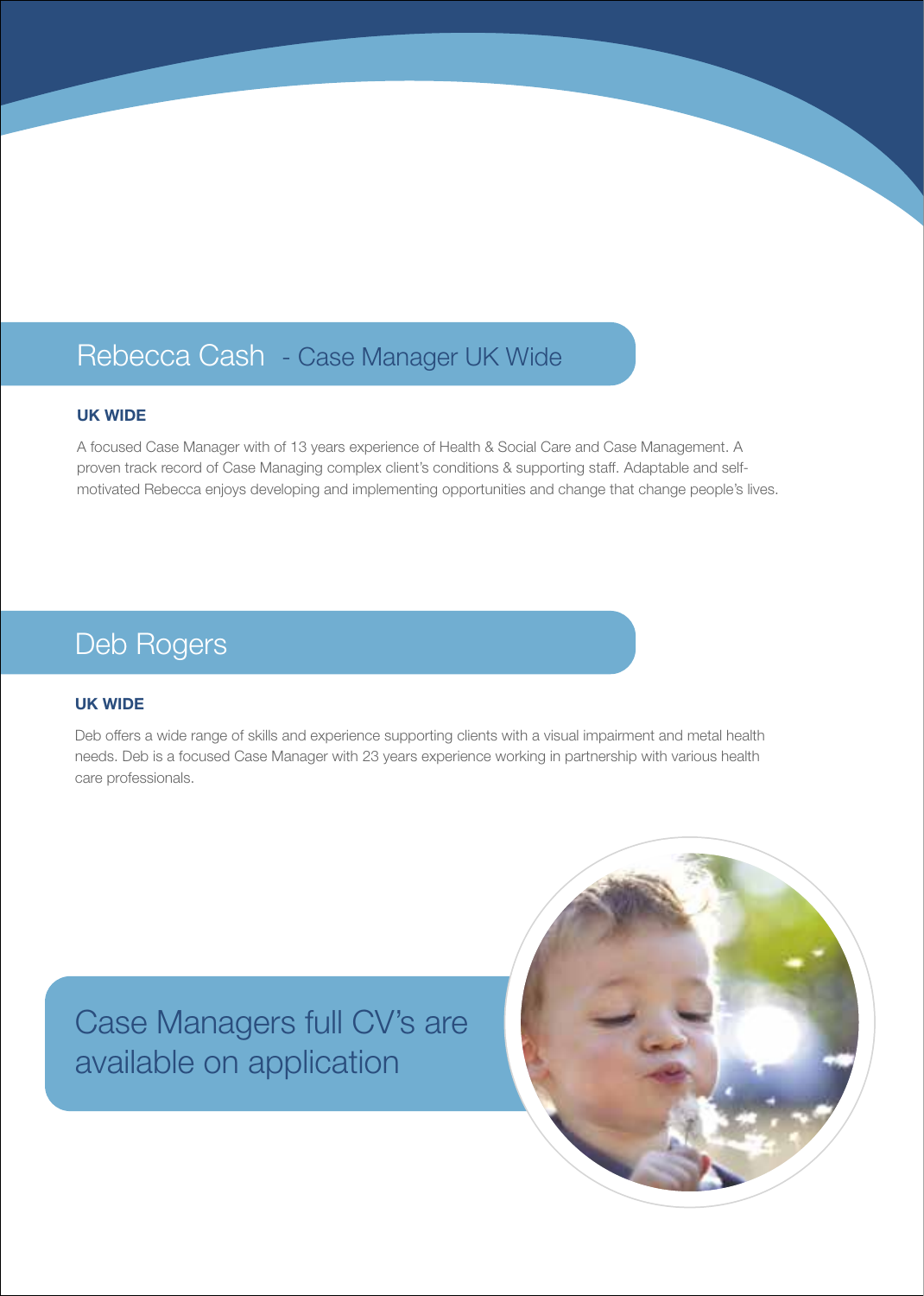## **PART 4:**  Terms Of Business

Upon instruction we will complete an accurate INA proposal and or report outlining the areas we are likely to cover and tasks we would be involved in, if required this proposal can include an indicative cost, this proposal is forwarded to the parties involved and then if there are to be any changes or questions, these can be discussed.

We currently invoice on the 1st of each month for the previous, month, each invoice is supplied with a log of the Case Management duties and time provided, which includes the Case Managers name, any disbursements, such as where we have paid for advertising, or hired venues for interviewing, we also include receipts. The aim is to make our Case Management services as transparent as possible.

Our organisation has in place Public Liability insurance to the value of £5,000,000 and professional indemnity to the value of £5,000,000. All agreements and charges are confirmed through individual contract.

#### Methods of payment

- BACS
- Cheque
- Standing Order

Bank details are: Athena Case Management Limited Lloyds Bank Sort Code: 30-34-97 Account: 64272960

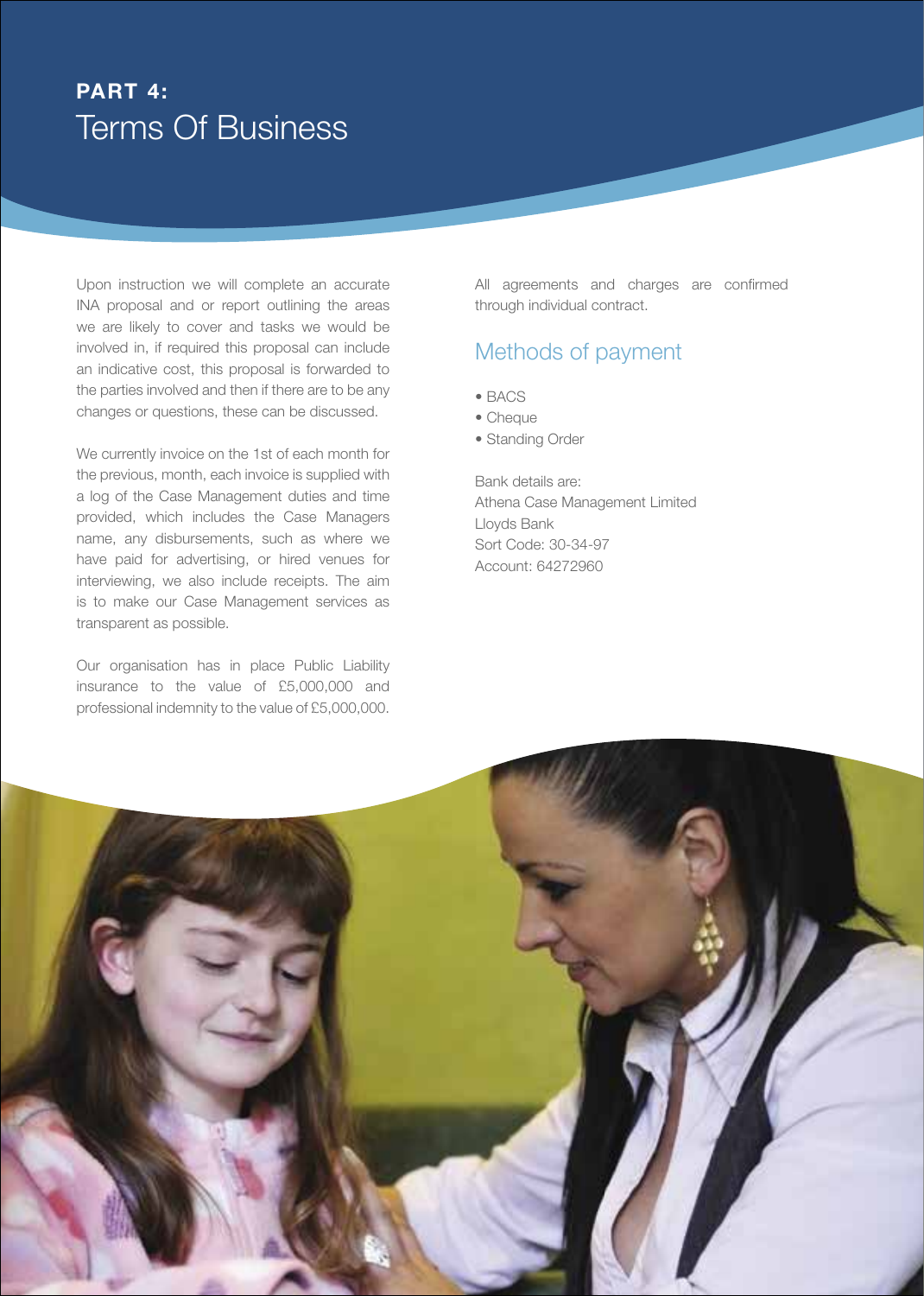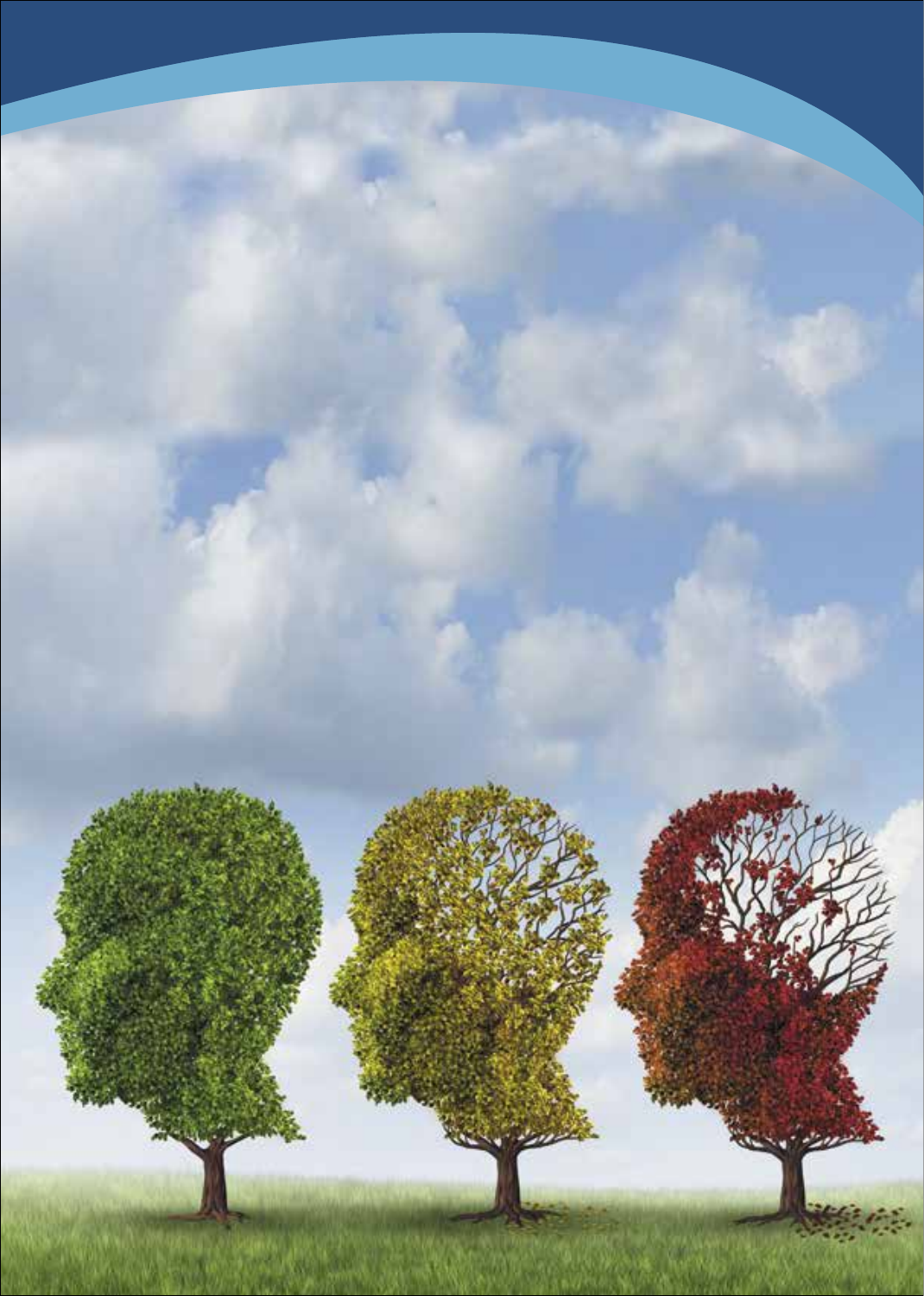## **PART 5:**  What Our Service Users Say About Us / Case Studies

## What Our Service Users Say About Us

#### **F H - LEICESTER**

I was highly impressed by the overall support services received from Athena Case Management. As a disabled user I would have no hesitation using them again.

#### **P M – CAMBRIDGE**

Thank you to the Athena Case Management team. The live in service provided by my support team over the last four years has been very supportive of my goals and wishes.

#### **C STANYARD, ON BEHALF OF THE PCTS**

Thank you for the high standard of case management services during the first two years of service, we look forward to continuing to work with you over the coming year.

#### **TM ROSS ON WYE**

The family are so grateful for the support from Athena Case Management whose Case Manager arranged everything for a smooth discharge from hospital to home after 10 months. We now have four wonderful regular Live In Carer's who have supported my son through various difficulties managing a spinal injury & adjusting to life at home. I would definitely recommend your services.

#### **JH PETERBOROUGH**

Thank you for arranging Case Management at such short notice; we were at our wits end. Our Case Manager is very supportive and made a difficult journey much easier.

## We've made the Social Care Commitment

Working together to provide quality care and support

**www.thesocialcarecommitment.org.uk @carecommitment**

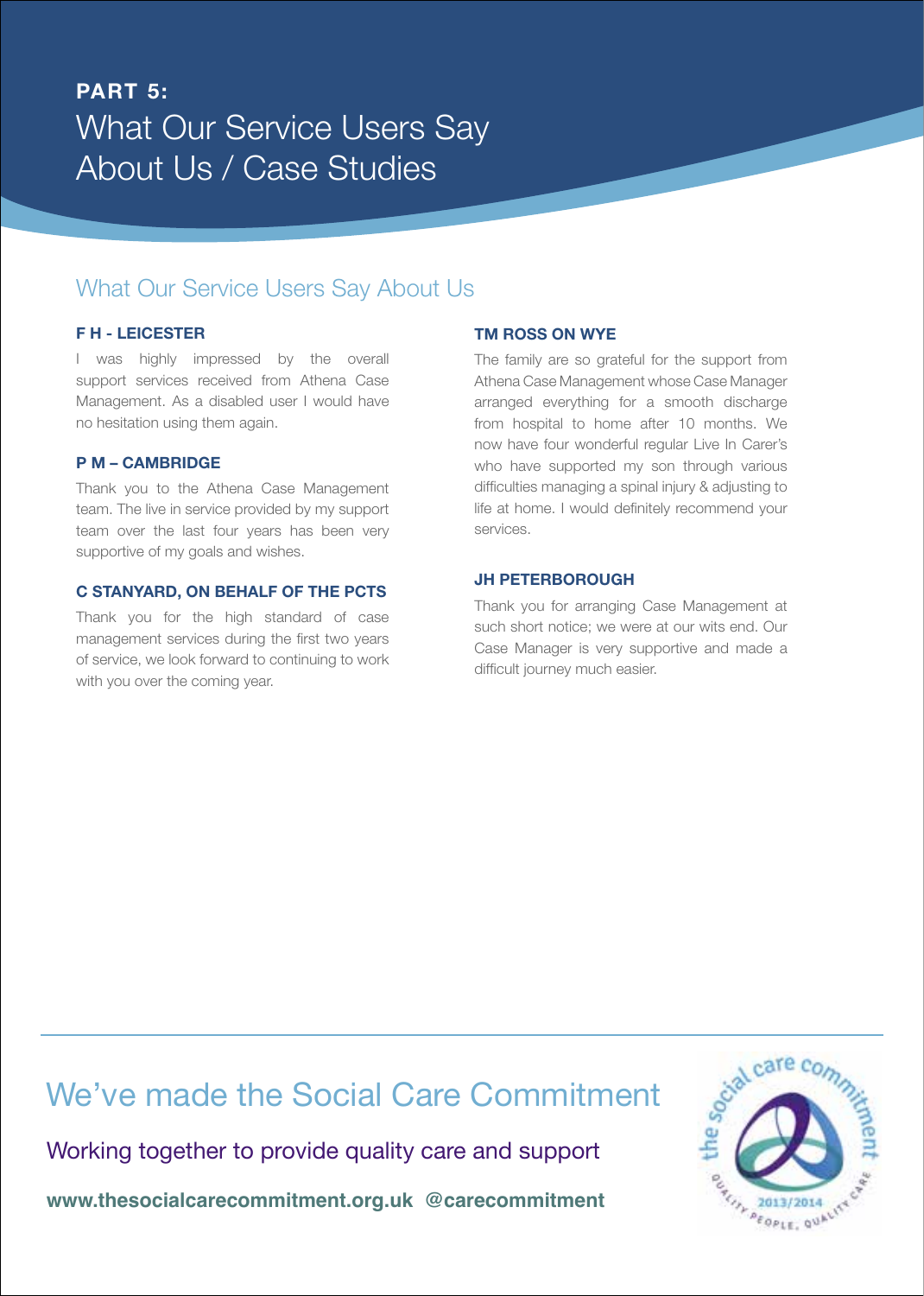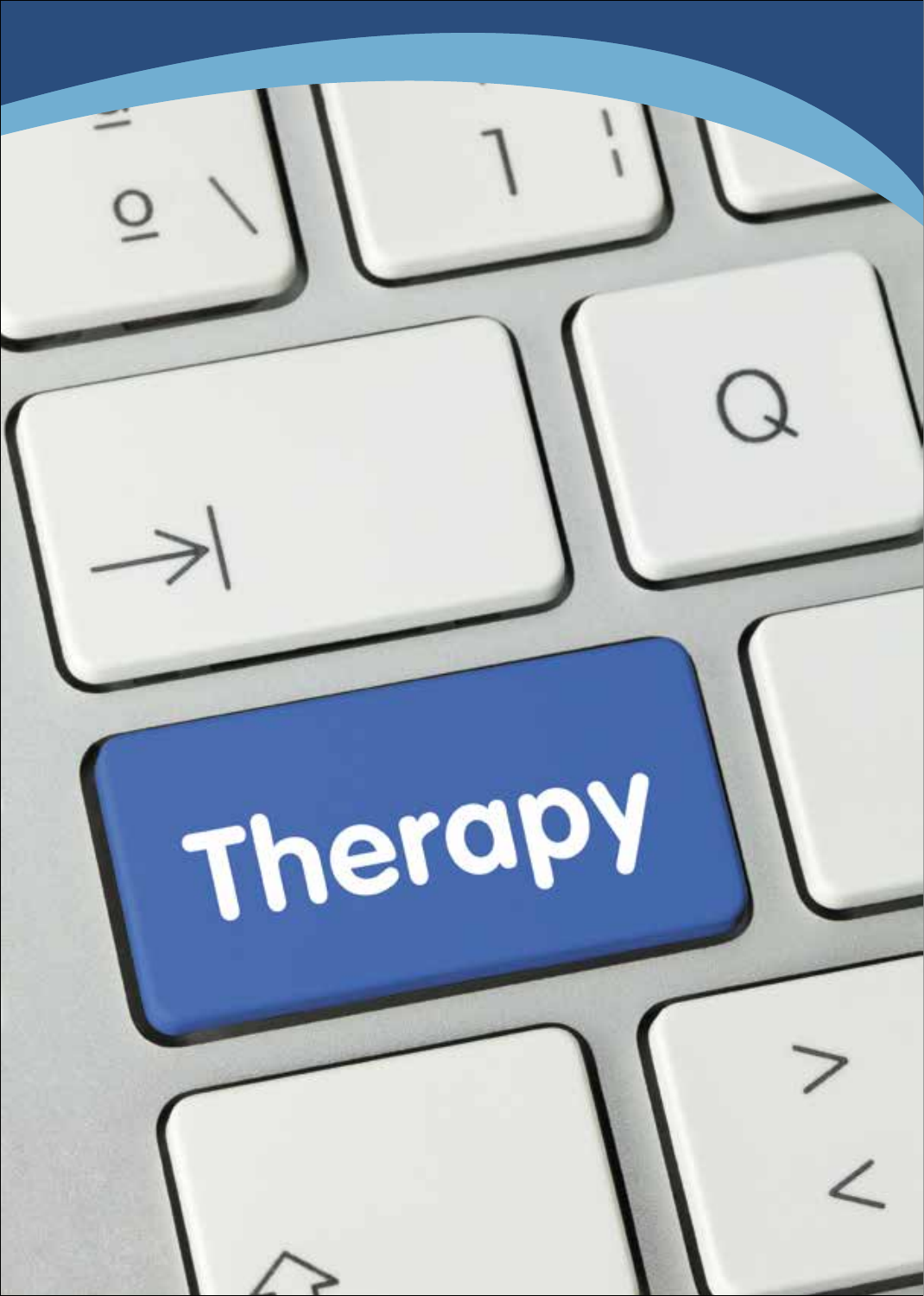## **PART 5:**  What Our Service Users Say About Us / Case Studies

## Case Studies

#### **CW CAMBRIDGE**

We were asked to provide Case Management Services for a young lady recovering from a traumatic brain injury, resulting from medical negligence and requiring the implementation of a 24 hour package of care provided by independently employed social care staff.

After listening to the service user other members of the family a comprehensive support plan was developed and it was agreed Athena Case Management would arrange and liaised with suitable health professional input from physiotherapy, speech and language therapy and a neuropsychologist. We had continuing liaison with our social care department and following suitable introductions were able to secure and effectively manage the 24 hr package of care.

To date our client has remained living in their own home and has not been readmitted into residential accommodation for over 18 months.

#### **PB LINCOLNSHIRE**

Athena Care Management has significant experience of working with adults with Traumatic Brain Injury. We were asked to provide case management services for a 55 year old man who presented with a severe head injury and displayed mental health issues and consequent challenging behaviour.

This gentleman had a history of aggressive behaviour and alcohol and displayed inappropriate sexual behaviour. He had been placed under Section 3 of the Mental Health Act in the past. Our experienced management team spent several weeks developing a trusting open relationship and began discussing positive opportunities that would secure the outcomes discussed and agreed.

#### **CK LEICESTER**

Upon meeting CK we had an initial discussion around a transfer from his present Case Management company. He felt less support was required and we discussed the various options available. We agreed a plan that allowed for flexibility in support from a Case Manager, where we would be involved in payroll service and other aspects of recruitment and training, supervisions, as and when these were required.

In this case the client wanted to achieve maximum flexibility with the minimum outlay, he required the support of a Case Manager in those areas where he may not be as confident, but is also able to manage his own support to an extent as well.

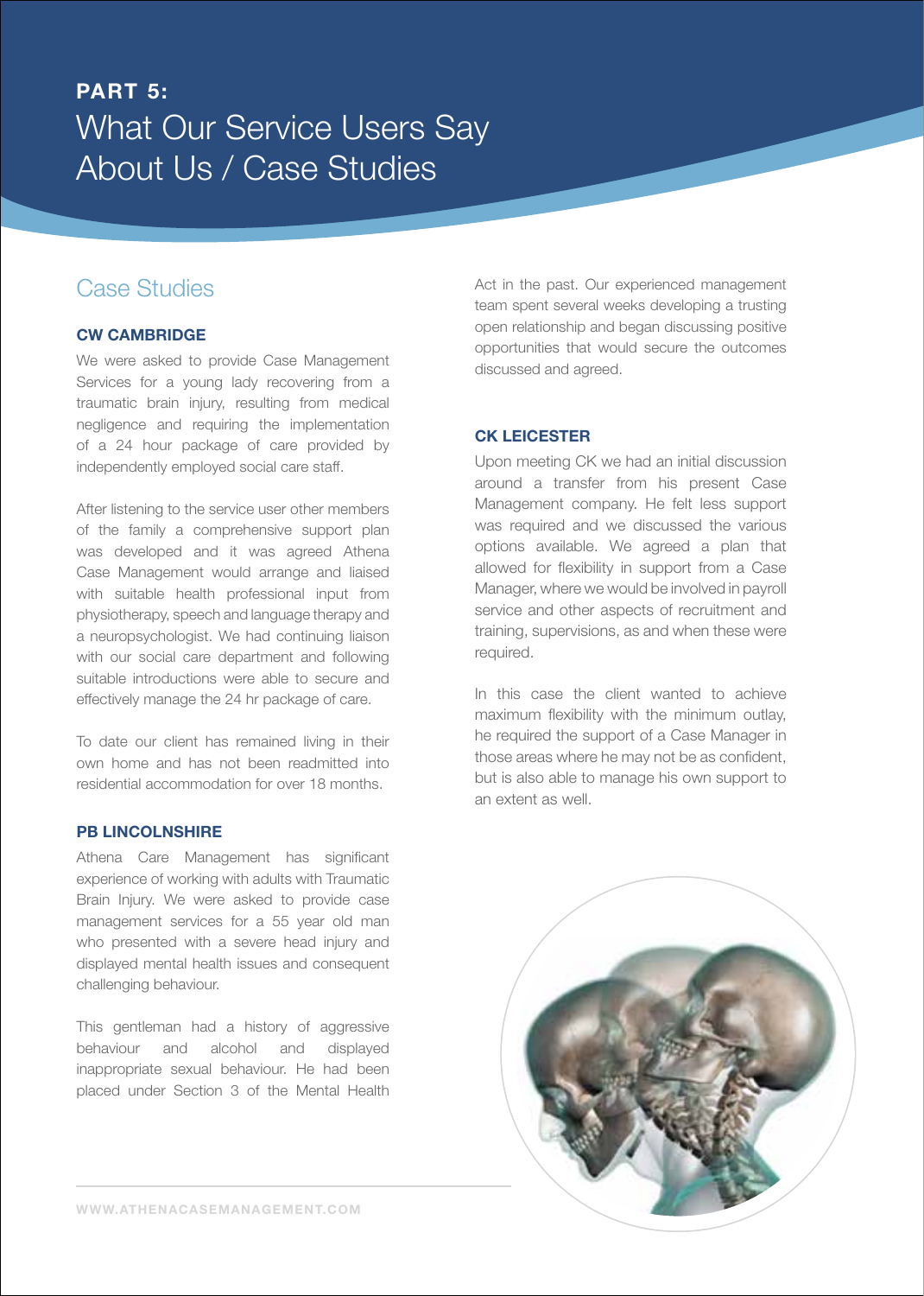

**Thank you for providing an excellent physiotherapy report.** Irwin Mitchell Solicitors, Sheffield